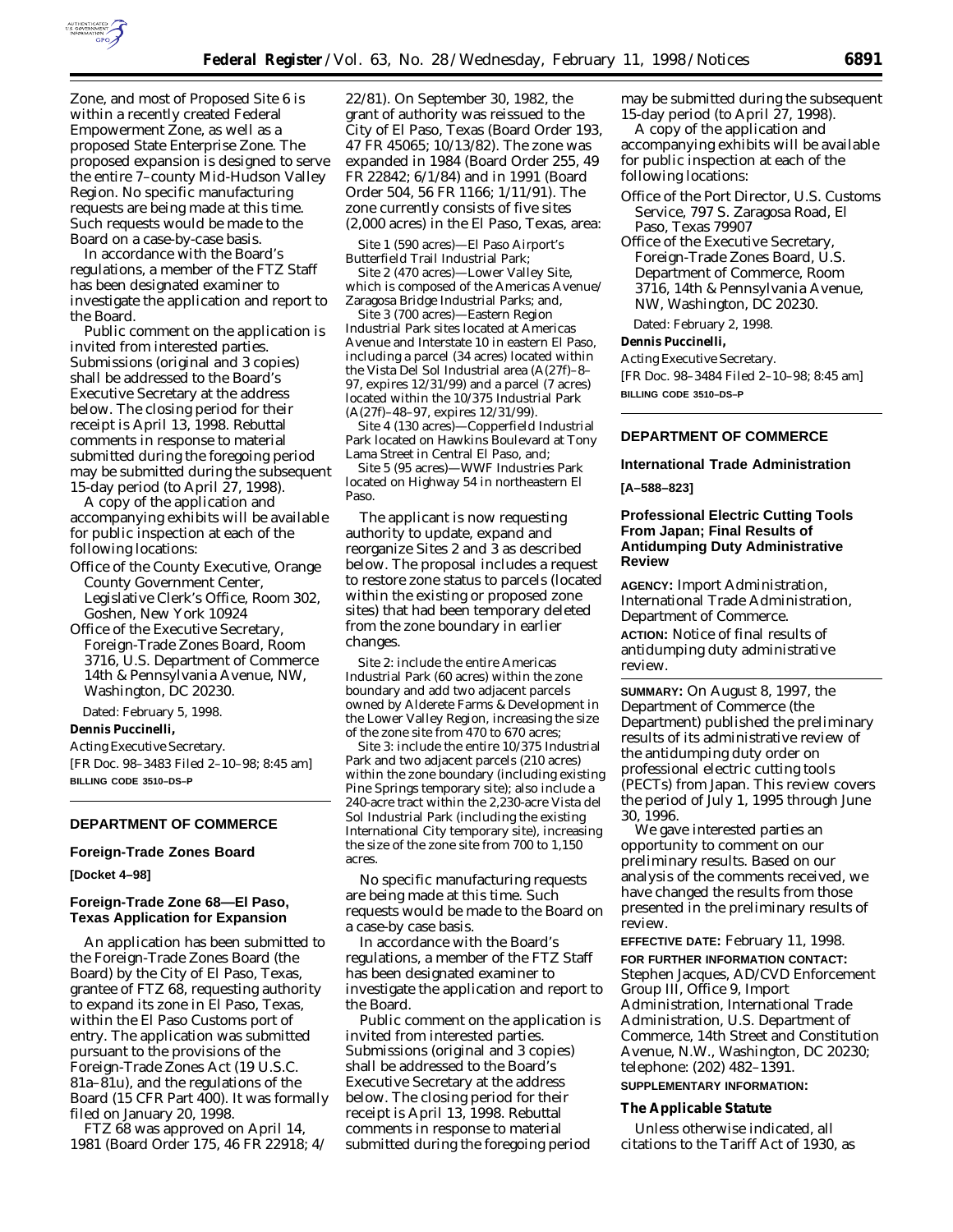amended (the Act) are references to the provisions effective January 1, 1995, the effective date of the amendments made by the Uruguay Rounds Agreements Act (URAA). In addition, unless otherwise indicated, all references to the Department's regulations as codified at 19 CFR part 353, as they existed on April 1, 1996. Since the new regulations do not apply in these final results, we should note that whenever the new regulations are cited, they operate as a restatement of the Department's interpretation of the Act. See, 62 FR 27296, 27378 (May 19, 1997).

## **Background**

On August 8, 1997, we published in the **Federal Register** (62 FR 42750) the preliminary results of administrative review of the antidumping duty order on PECTs from Japan (58 FR 37461); July 12, 1993. We received case briefs from the respondent, Makita Corporation and Makita U.S.A., Inc. (Makita) and the petitioner, Black and Decker (U.S.), Inc. (Black & Decker) on September 22, 1997. Petitioner and respondent submitted rebuttal briefs on September 29, 1997. We held a public hearing on October 29, 1996. The Department extended the final results of this review until February 4, 1998. We are conducting this administrative review in accordance with section 751 of the Act.

## **Scope of the Review**

Imports covered by this review are shipments of PECTs from Japan. PECTs may be assembled or unassembled, and corded or cordless.

The term ''electric'' encompasses electromechanical devices, including tools with electronic variable speed features. The term ''assembled'' includes unfinished or incomplete articles, which have the essential characteristics of the finished or complete tool. The term ''unassembled'' means components which, when taken as a whole, can be converted into the finished or unfinished or incomplete tool through simple assembly operations (*e.g.,* kits).

PECTs have blades or other cutting devices used for cutting wood, metal, and other materials. PECTs include chop saws, circular saws, jig saws, reciprocating saws, miter saws, portable bank saws, cut-off machines, shears, nibblers, planers, routers, joiners, jointers, metal cutting saws, and similar cutting tools.

The products subject to this order include all hand-held PECTs and certain bench-top, hand-operated PECTs. Handoperated tools are designed so that only the functional or moving part is held

and moved by hand while in use, the whole being designed to rest on a table top, bench, or other surface. Bench-top tools are small stationary tools that can be mounted or placed on a table or bench. They are generally distinguishable from other stationary tools by size and ease of movement.

The scope of the PECT order includes only the following bench-top, handoperated tools: cut-off saws; PVC saws; chop saws; cut-off machines, currently classifiable under subheading 8461 of the Harmonized Tariff Schedule of the United States (HTSUS); all types of miter saws, including slide compound miter saws and compound miter saws, currently classifiable under subheading 8465 of the HTSUS; and portable band saws with detachable bases, also currently classifiable under subheading 8465 of the HTSUS.

This order does not include: professional sanding/grinding tools; professional electric drilling/fastening tools; lawn and garden tools; heat guns; paint and wallpaper strippers; and chain saws, currently classifiable under subheading 8508 of the HTSUS.

Parts or components of PECTs when they are imported as kits, or as accessories imported together with covered tools, are included within the scope of this order.

''Corded'' and ''cordless'' PECTs are included within the scope of this order. ''Corded'' PECTs, which are driven by electric current passed through a power cord, are, for purposes of this order, defined as power tools which have at least five of the following seven characteristics:

1. The predominate use of ball, needle, or roller bearings (*i.e.,* a majority or greater number of the bearings in the tool are ball, needle, or roller bearings;

2. Helical, spiral bevel, or worm gearing;

3. Rubber (or some equivalent material which meets UL's specifications S or SJ) jacketed power supply cord with a length of 8 feet or more;

4. Power supply cord with a separate cord protector;

5. Externally accessible motor brushes;

6. The predominate use of heat treated transmission parts (*i.e.,* a majority or greater number of the transmission parts in the tool are heat treated); and

7. The presence of more than one coil per slot armature.

If only six of the above seven characteristics are applicable to a particular ''corded'' tool, then that tool must have at least four of the six characteristics to be considered a ''corded'' PECT.

''Cordless'' PECTs, for the purposes of this order, consist of those cordless electric power tools having a voltage greater than 7.2 volts and a battery recharge time of one hour or less.

PECTs are currently classifiable under the following subheadings of the HTSUS: 8508.20.00.20, 8508.20.00.70, 8508.20.00.90, 8461.50.00.20, 8465.91.00.35, 85.80.00.55, 8508.80.00.65 and 8508.80.00.90. Although the HTSUS subheading is provided for convenience and customs purposes, the written description of the merchandise under review is dispositive.

This review covers one company, Makita Corporation (''Makita''), and the period July 1, 1995 through June 30, 1996.

# **Analysis of the Comments Received**

#### *Comment 1*

Makita argues that in the preliminary results of this review, the Department erroneously granted Makita a level of trade adjustment rather than a Constructed Export Price (''CEP'') offset. Makita disagrees with the Department's decision to find that the CEP level of trade is comparable to the home market indirect (''wholesale'') level of trade. Makita argues that the CEP level of trade is less advanced than the home market levels of trade and therefore there is no equivalent level of trade. Makita made the following arguments concerning the level of trade/CEP offset issue:

## (A) Differences in Selling Functions.

First, Makita asserts that there are significant differences in selling functions and activities in the two home market levels of trade and the CEP (U.S.) level of trade. Makita notes that it submitted a chart detailing these differences in Appendix 20 of its questionnaire response. In addition, Makita argues that the evidence on the record requires the conclusion that the CEP and HM wholesale levels of trade are at different levels of trade and involve different functions and activities. Makita argues that the two home market levels of trade are much more similar to each other than either is to the CEP level of trade. While Makita agrees with the Department's decision to find two home market levels of trade, it notes that the Department found that, in comparing the two home market levels of trade to each other, there were six instances where the selling functions were identical in both function and intensity, and eight instances where the selling functions differed only in the level of intensity. However, Makita compares the Department's analysis of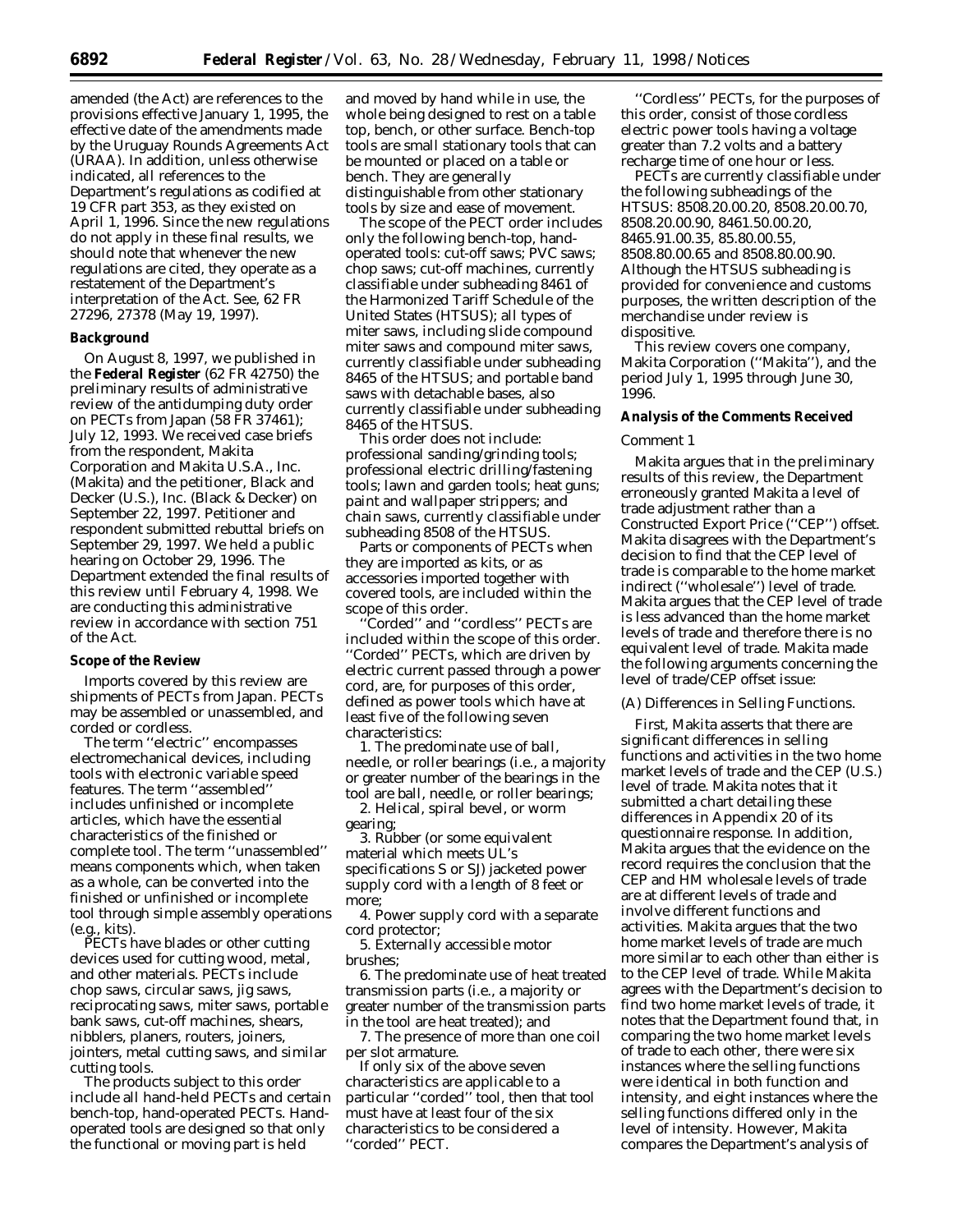the home market levels of trade with the Department's position in the preliminary results that the home market wholesale level of trade should be compared to the CEP level of trade. Makita notes that the latter comparison indicates that there are only six instances where the selling functions are identical in both function and intensity and only four instances where the selling functions differ only in their level of intensity. Most importantly, argues Makita, there are five instances where the selling functions are entirely different between the wholesale level of trade and the CEP level of trade (compared to Makita's assertion that there are no instances where the functions are entirely different between the two home market levels of trade). Consequently, Makita argues that the Department's finding that the CEP level of trade should be compared to the home market wholesale level of trade is internally inconsistent and at odds with evidence on the record.

In addition, Makita argues that the Department's own precedents acknowledge a difference in levels of trade similar to the difference in this review. *See, Preliminary Results of Antidumping Duty Administrative Review: Antifriction Bearings (Other than Tapered Roller Bearings) and Parts Thereof from France et al.,* 62 FR 31566 (June 10, 1997); *Preliminary Results of Antidumping Duty Administrative Review: Certain Welded Carbon Steel Standard Pipes and Tubes from India,* 62 FR 23760, 23762; *Final Results of Antidumping Duty Administrative Review: Certain Corrosion-Resistant Carbon Steel Flat Products and Certain Cut-to-Length Carbon Steel Plate from Canada,* 61 FR 51891 (October 4, 1996); *Preliminary Results of Antidumping Duty Administrative Review: Dynamic Random Access Memory Semiconductors of One Megabyte or Above from the Republic of Korea,* 62 FR 12794, 12798 (March 18, 1997); *Preliminary Results of Antidumping Duty Administrative Review: Stainless Steel Plate from Sweden,* 62 FR 36495, 36497 (July 8, 1997); and *Preliminary Results of Antidumping Duty Administrative Review: Granular Polytertrafluoroethylene Resin from Italy,* 62 FR 26283, 26285 (May 13, 1997).

# (B) Comparison of Home Market and CEP Prices

Second, Makita argues that significant differences in selling functions and activities between the two home market and CEP levels can be established by comparing the home market starting price with the CEP price. Makita asserts

that by comparing the elements that are included in the CEP transactions to the elements that are included in the home market transactions clearly indicates that the home market transactions are at a different level of trade, a level that Makita asserts is more developed than the CEP level of trade. Makita contends that the home market levels of trade have expense categories (*i.e.,* selling functions) such as discounts and rebates that have no meaningful equivalent at the CEP level of trade. Consequently, Makita argues that the home market levels of trade are thus significantly different from, and more advanced than, the CEP level.

# (C) Comparison of Indirect Selling Expenses

Third, Makita asserts that the differences in selling functions can be observed in the substantial differences in the amount of indirect selling expenses between the two home market levels of trade and the CEP level of trade. Makita argues that the data regarding indirect selling expenses clearly supports Makita's claim that the CEP level of trade is (1) substantially different from the home market levels of trade and (2) not as far developed or advanced as either home market level of trade.

# (D) Differences in Volumes

Fourth, Makita argues that differences in selling functions and activities can also be seen in differences of volumes of subject merchandise supplied at each level. Makita contends that the average volume of tools shipped per invoice indicates that the selling functions performed for the CEP sales are materially different from the selling functions performed for the home market sales.

# (E) Differences in Intensity of Selling Functions

Fifth, Makita argues that differences in the level of intensity (*i.e.,* the quantity of the function) should be considered in determining whether there are different levels of trade. Respondent contends that since performing quantitatively different functions characterizes sales at different levels of trade, it would be erroneous for the Department to have suggested in the preliminary results that the differences in intensity indicated by Makita for certain selling functions are somehow not important in the level of trade analysis.

(F) Quantification of Price Differences in Selling Functions

Sixth, Makita contends that the differences in selling functions and activities can not be quantified (*i.e.,* that price differences due to differences in levels of trade cannot be determined). Makita argues that since neither home market level of trade is equivalent to the CEP level of trade, no benchmark for comparison of the home market and CEP levels exists, and, accordingly, the price differences between the CEP level and either home market level of trade cannot be quantified.

(G) Results of Previous Administrative Review

Seventh, Makita argues that the Department incorrectly relied on the results of the previous administrative review in determining that the wholesale level of trade in Japan is equivalent to the CEP level in the United States. Makita argues that it would be erroneous and highly prejudicial if the Department takes the position that its previous denial of the CEP offset in the second administrative review is dispositive of this review because: (1) the Department's current inquiry is materially different from that of the previous review, (2) most of the Department's current criteria for granting the CEP offset did not even exist during the information gathering period of the previous review, (3) the Department is not bound as a matter of law by what it did (or did not) find in the previous review, and (4) guidelines for administering the CEP offset are still in the process of being refined, making reliance on the results of the previous review inappropriate.

Petitioner argues that the Department's decision in the preliminary results concerning the level of trade was correct. Petitioner agrees with the Department finding in the preliminary results that the CEP level of trade is comparable to the home market wholesale level of trade and that a CEP offset is not appropriate as a matter of fact and law. Petitioner made the following rebuttal arguments on the level of trade/CEP offset issue:

#### (A) Differences in Selling Functions

Petitioner contends that Makita's request for a CEP offset should be denied because Makita has not established that sales to wholesalers in Japan are made at a different stage of marketing compared to its one wholesale level of trade in the United States. Petitioner notes that Makita merely discusses selling expense and sales activities, which are a necessary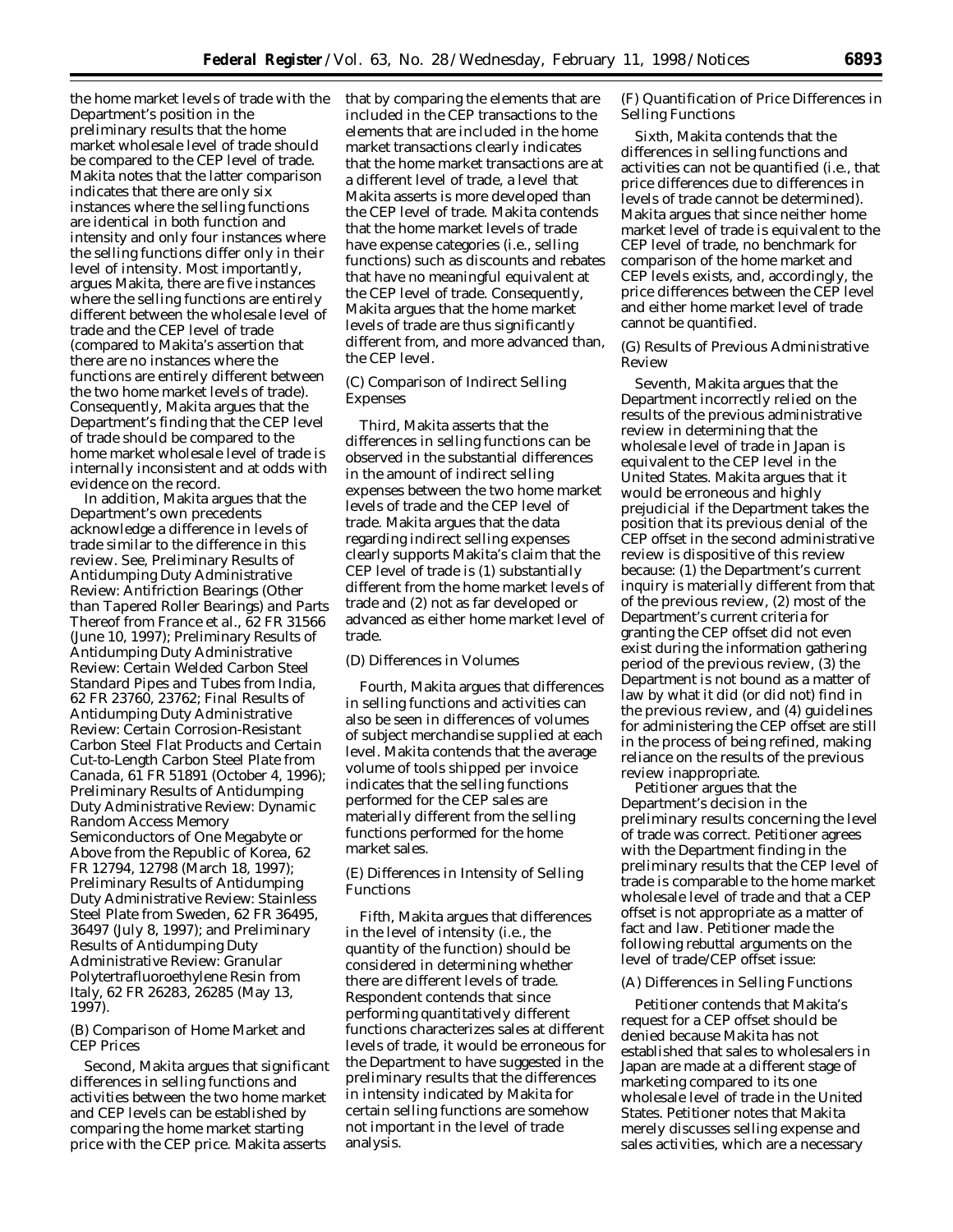but not sufficient condition for determining that there is a difference in the stage of marketing. Petitioner argues that Makita has failed to provide persuasive evidence that sales to the United States and home market sales are at different marketing stages (or their equivalent) as required by the regulations. *See* 19 CFR 351.412(c)(2) (1997). Petitioner argues that the law requires the Department to find different customer categories and different marketing stages, not differences in selling functions and expenses alone.

Petitioner also argues that granting Makita's request for a CEP offset would distort the margin calculations by reducing the normal value by an amount that is disparate from the amount needed to adjust the prices at the retail level to make then comparable to the wholesale level in Japan under the level of trade adjustment analysis.

Petitioner argues that the statute requires differences in the stages of marketing because the adjustments for levels of trade have to do with prices, not costs or selling expenses. Petitioner asserts that the Department examined Makita's response and concluded that Makita's sales to its one wholesaler in the United States could be compared to its sales at the wholesale level in Japan. Petitioner adds that the Department's determination is legally correct and is supported by substantial evidence on the record.

Petitioner argues that the Department has refused to grant CEP offsets in recent cases. Petitioner argues that the facts in this review are analogous to cases cited and distinguished by respondents as being inappropriate. The petitioner argues that the Department's determination in *Notice of Preliminary Results and Partial Rescission of Antidumping Duty Administrative Review: Roller Chain, Other Than Bicycle, from Japan (''Roller Chain''),* 62 FR 25165, 26169 (May 8, 1997); *Canned Pineapple Fruit from Thailand; Preliminary Results of Partial Termination of Antidumping Duty Administrative Review (''Canned Pineapple''),* 62 FR 42487 (August 7, 1997) and *Notice of Preliminary Determination of Sales at Less Than Fair Value and Postponement of Final Determination; Collated Roofing Nails from Korea (''Collated Roofing Nails'')* 62 FR 25895 (May 12, 1997) support their position that Makita is not entitled to a CEP offset.

# (B) Comparison of Home Market and CEP Prices

Petitioner asserts that Makita's argument does nothing more than reiterate in a different form the fact that

different selling functions exist. Petitioner asserts that Makita's questionnaire response clearly indicates that while there are two distinct and separate levels of trade in the home market, the selling expenses are quite similar. Consequently, petitioner argues that selling expenses are not a reliable indicator of level of trade differences.

# (C) Comparison of Indirect Selling Expenses

Petitioner argues that differences in the amount of indirect selling expenses do not measure the differences in levels of trade. Petitioner contends that the fact that selling expenses in the home market are similar does not mean that the levels of trade are the same.

# (D) Differences in Volumes

Petitioner asserts that Makita's comparison of units per invoice is of little evidentiary value as distributors normally purchase in larger quantities than retailers. Petitioner contends that this is insufficient to show a difference in marketing stages.

(E) Differences in Intensity of Selling Functions

Petitioner alleges that the Department considered differences in intensity but decided that such differences were not sufficient to constitute a difference in the level of trade. Petitioner claims that the Department considered all of the arguments advanced by Makita, including its arguments concerning the different intensities and the different selling functions performed. Petitioner contends that the Department did not ignore the intensity of the selling functions but found that it was insufficient. Furthermore, petitioner claims that the Department has previously rejected claims that mere differences in intensity of selling efforts create differences in levels of trade. *See, Certain Cut-to-Length Carbon Steel Plate from Finland,* 62 FR 37866, 37867 (July 15, 1997).

(F) Quantification of Price Differences in Selling Functions

Petitioner argues that the fact that differences in selling functions and activities between CEP sales and home market sales cannot be quantified is irrelevant in qualifying for a CEP offset. Petitioner claims that section 351.412(d) of the Department's new regulations describes the manner in which the Department must determine whether a difference in levels of trade has an effect on price comparability. Petitioner argues that Makita failed to provide any of the broad category of information under section 351.412(d) that could be

useful for the Department in making the determination in granting the CEP offset. Rather, petitioner argues Makita has provided reams of insufficient information regarding selling expenses. Therefore, petitioner argues that the Department should reject the Makita's request for the CEP offset.

# (G) Results of Previous Administrative Review

Petitioner argues that the results of the previous administrative review clearly have a bearing on the present administrative review with respect to granting the CEP offset. Petitioner contends that the Department has previously found in both the LTFV investigation and the 1994–5 administrative review, based on verified information, that the wholesale level of trade in Japan should be compared to the CEP level in the United States and that Makita has not alleged any change in circumstances. In addition, petitioner asserts that none of the information in this review has been verified, despite repeated requests by petitioner that verification is not only necessary but essential. Consequently, they contend that the Department should not reverse the decisions from these earlier determinations based on unverified information.

## *Department's Position*

We agree with Makita in part. We have reexamined our position in the preliminary results and determined, based on the record evidence, that granting Makita a CEP offset is appropriate in this review. The Department determines for the final results that (1) significant differences exist in the selling functions associated with each of the two home market levels of trade and the CEP level of trade, (2) the CEP level of trade is at a less advanced stage of distribution than either home market level of trade; and (3) the data available do not provide an appropriate basis for a level-of-trade adjustment for any comparisons to CEP. Consequently, we have granted a CEP offset for the final results.

Makita listed selling functions associated with the CEP and two home market levels of trade in Exhibit B–20 of its November 26, 1996 questionnaire response. Our analysis and comparison of the selling functions indicates that the differences between the home market wholesale level of trade and the CEP level of trade are as significant as, if not more significant than, the differences between the home market wholesale level of trade and the home market retail level of trade. Moreover, the chain of distribution within the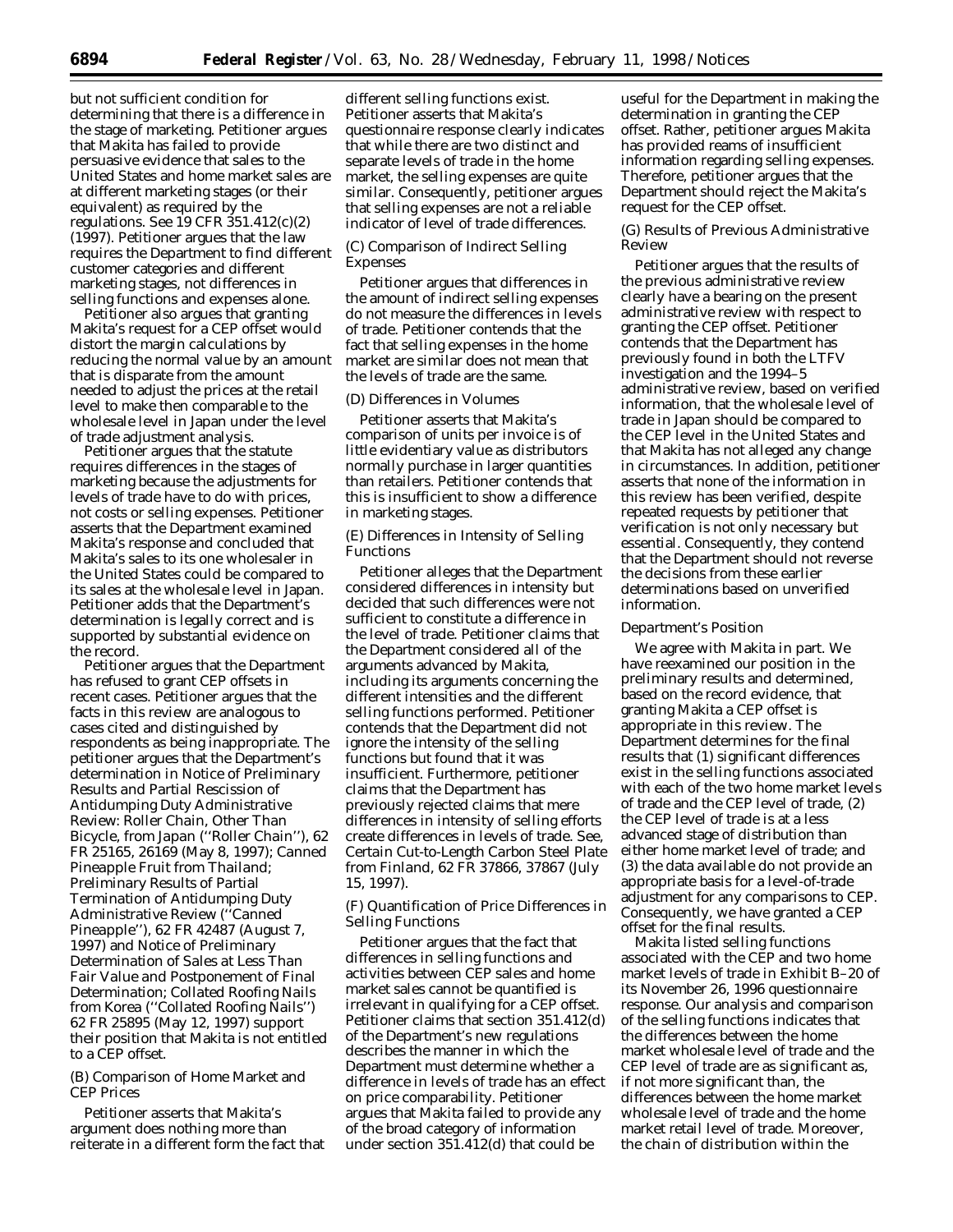United States (beyond the affiliated importer) is similar to that in the home market. Consequently, we determine that there are significant differences in selling functions between each of the two home market levels of trade and the CEP level of trade and that these differences are sufficient to determine that the CEP level of trade is not equivalent to either home market level of trade.

In comparing the two home market levels of trade to each other, we note the following selling functions are identical in both function and intensity: market research, after-sales service and warranties, technical advice, advertising, R & D/product development, procurement/sourcing, and pricing/discounts/rebates. The remaining functions (*e.g,* inventory maintenance, freight/delivery arrangements, arranging freight to customer, collection expenses, losses, credit risk, collection activities, payment processing/accounts receivable maintenance that differ only in intensity. There are no functions that are entirely different between the two home market levels of trade.

When we compare the home market wholesale level of trade and the CEP level, we note that there are only several selling functions that are identical in both function and intensity (*e.g.,* R&D/ product development, collection activities and payment processing/ accounts receivable maintenance). The following selling functions differ only in intensity: inventory maintenance, technical advice and procurement/ sourcing. However, there are certain selling functions performed at the wholesale level of trade but not at all at the CEP level of trade. These functions include market research, after-sales service and warranties, advertising, freight delivery arrangements and pricing/discounts/rebates.

Based on the analysis of the selling functions, we determine that the home market retail (direct) level of trade was at a more advanced stage of marketing, and hence a different level of trade, than the wholesale home market level of trade. Similarly, we find that both home market levels of trade are at a more advanced stage of distribution than the CEP.

With respect to Makita's arguments concerning the differences in the amount of indirect selling expenses, we note that the record evidence indicates that the amount of indirect expenses for CEP sales is significantly less than the amount of expenses for sales in either home market level of trade. While differences in selling expenses are not necessarily a sufficient basis for

determining levels of trade, the differences in Makita's indirect selling expenses along with the differences in selling functions support Makita's contention that the CEP level of trade is substantially different from the home market levels of trade and not as far developed or advanced as either home market level of trade.

We agree with Makita's assertion that the differences in selling functions (*i.e.,* price differences between levels of trade) can not be quantified. We determine in these final results that the differences between the CEP level of trade and the home market wholesale and retail levels of trade are sufficient to constitute different levels of trade. We found that Makita cooperated to the best of its ability but the data on the record did not allow the Department to determine whether the differences in levels of trade affects price comparability. Since there is no home market level of trade equivalent to the CEP level of trade, price differences between the relevant levels of trade can not be quantified as there is no home market level of trade equivalent to the CEP level of trade.

We disagree with petitioners' assertion that three recent cases where the Department rejected respondents' request for a CEP offset are analogous to this review. Unlike this review, in *Roller Chain*, respondents' did not state that there were differences in selling functions. In *Canned Pineapple*, the selling functions in both market were essentially the same. In Collated *Roofing Nails*, respondents did not request a CEP offset.

With respect to Makita's assertion that we relied on the results of the previous administrative review in making our determination in this review, these comments are not applicable as we have changed our determination with respect to Makita's request for a CEP offset.

#### *Comment 2*

Makita argues that under the U.S. antidumping law pursuant to the World Trade Organization's Agreement on Implementation of Article VI of the General Agreement on Tariffs and Trade (''WTO Antidumping Agreement'') and the Department's own practice, the Department has used average-to-average price comparisons in investigations. Makita contends that although the new law does not specifically provide for the use of average-to-average price comparisons in calculating a margin in administrative reviews, the Department is also authorized to average-to-average price comparisons in reviews. *See* 19 U.S.C. 1677f–1(d)(2).

Although the new law does not specifically except administrative reviews from the requirement of using average-to-average price comparisons during administrative reviews, Makita argues that the Department is required to use this methodology in reviews for the following reasons: (1) administrative reviews and investigations are identical proceedings, different in name only; (2) there is no legal or other justification for the application of different standards to investigations and reviews and (3) logic, common sense and considerations of government convenience and efficiency mandate that a consistent and uniform methodology be applied across the board to all ''investigations'' and to all ''administrative reviews'' arising out these ''investigations.''

Makita notes that the Department requested the same type of price and cost data in this administrative review as it did in the LTFV investigation. Furthermore, Makita asserts that the Department to this day uses the same ''investigation'' number (*i.e.*, A–588– 823) that it uses in the current administrative review. Makita argues that the use of the same ''investigation'' number suggests that (1) the Department considers this review to be exactly what the original investigation was (*i.e.*, an investigation) and (2) the Department ascribes no particular significance to the term ''review.''

Respondent argues that it would be highly prejudicial to Makita if the Department justified the existing antidumping order based solely on amount of positive margins calculated using an average-to-transaction methodology. When no margins would be found in an investigation using an average-to-average price comparison methodology.

Makita further states that it has a right to rely on the consistent and fair application of methodologies from one proceeding to the next. Makita notes that under the new law, the Department regularly uses average-to-average price comparison in investigations. Makita argues that it has every reason to expect that the Department should also use the same methodology in administrative reviews after the new law came into effect.

Lastly, Makita argues that the current weighted average margin in the preliminary results of 0.5 percent is so close to being de minimus that it is statistically as likely to be indicative of an absence of LTFV sales as it is likely to be indicative of the existence of LTFV sales. Makita argues that this is precisely the type of situation where the rigid application of the average-totransaction methodology is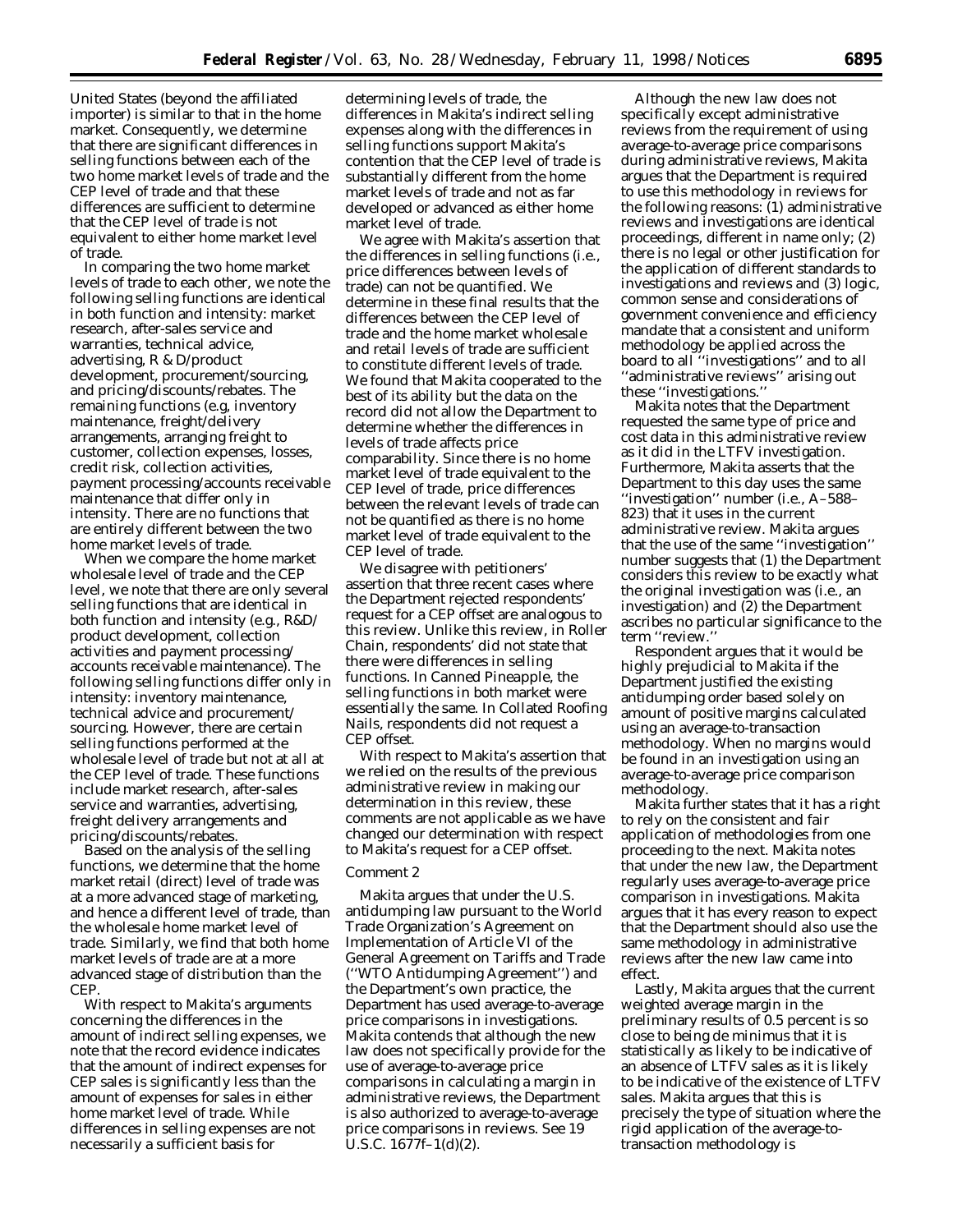inappropriate, and application of the average-to-average price comparison methodology is proper because it would produce less biased and more representative and fair results.

Consequently, Makita argues that the Department should use the average-toaverage price comparison methodology in the calculation of the margin for these final results.

Petitioner contend that Makita made the same argument in the second administrative review and that this issue was fully briefed and rejected by the Department. Petitioner contends the Department should summarily dismiss this argument for the same reasons it was rejected before.

First, petitioner contends that the URAA contains different provisions for investigations and reviews: section  $771(A)(d)(1)$  deals with investigations, and requires the Department to compare weighted average normal values (NVs) to weighted-average export prices, with the alternative of comparing transactionby-transaction prices on both sides of the equation, while section  $771(A)(d)(2)$ deals with reviews, and requires the Department to compare weighted average NVs to individual export prices, as the Department did in this case.

Second, petitioner argues that the circumstances of this case do not warrant the application of the averageto-average price comparison methodology for the following reasons: (1) Congress clearly intended export prices of individual transactions to be compared to the weighted average prices in the home market; (2) administrative reviews and investigations are different and the Department has a long-standing practice of treating them differently and (3) that respondents should be held to higher, stricter standards in reviews, since by the time of the administrative review, they are on notice that further dumping will be penalized. Petitioner argues that Makita's case confirms this proposition, since Makita should have monitored its sales and taken steps to correct the past dumping practices.

#### *Department's Position*

We agree with petitioner. As we stated in the final results of the second administrative review of this antidumping order, the Act, as amended by the URAA, distinguishes between price comparison methodologies in investigations and reviews. Section 777A(d)(1) states that in investigations, generally the Department will make price comparisons on an average-toaverage or transaction-to-transactionspecific basis. *See also* SAA at 842–43;

*Proposed Regulations* at 7348–49 and Proposed Rule 351.414.

However, the language of 777A(d)(2) reflects Congress' understanding that the Department would continue to use a monthly average NV to a transactionspecific EP or CEP methodology during reviews, in keeping with the Department's past practice. Both the SAA and the Department's proposed regulations expressly state that the monthly average-to-individual transaction comparison is the preferred methodology in reviews. *See* SAA at 843; *Proposed Regulations* at 7348–49. Hence, the Department is under no legal obligation to apply an average-toaverage approach in a review merely because 777A(d)(1) permits such a comparison in investigations. However, in appropriate circumstances, such as in the case of highly perishable products, for example, average-to-average price comparisons may be used. *See Floral Trade Council of Davis* v. *United States*, 606 F. Supp. 695, 703 (Ct. Int'l Trade 1991). Makita has not demonstrated that similar circumstances exist with respect to the sale of PECTs that would warrant a departure from our stated preference of making monthly average-totransaction-specific price comparisons in reviews.

In addition, contrary to Makita's assertion, an LTFV investigation and an administrative review are not ''identical proceedings,'' but are two distinct segments of a single antidumping proceeding. The Act expressly distinguishes between investigations and reviews. *See* § 733; 735; 751 of the Act; 19 CFR 353.2(l). They differ in several respects, such as initiation requirements and outcome—an investigation may or may not end upon the issuance of an antidumping duty order, while only a review will result in the actual assessment of duties. Further, investigations and reviews are based on different sets of sales, and both are subject to separate judicial review.

The WTO Antidumping Agreement also distinguishes between investigations and reviews in antidumping matters. Article 2.4.2 of the WTO Antidumping Agreement explicitly requires that an average-toaverage price comparison be used in the ''investigation phase'' of an antidumping proceeding. The SAA elucidates the intent of the WTO Antidumping Agreement that the Department continue to treat investigations and reviews differently with respect to price comparisons. As the SAA states:

The Agreement reflects the express intent of the negotiators that the preference for the

use of an average-to-average or transaction-totransaction comparison be limited to the ''investigation phase'' of an antidumping proceeding. Therefore, as permitted by Article 2.4.2, the preferred methodology in reviews will be to compare average to individual export prices.

#### SAA at 843.

Finally, Makita claims that it has a right to rely on the consistent and fair application of methodologies from one segment of a proceeding to the next. Makita argues that by not applying an average-to-average comparison in this review, the Department is not consistent with what it is required to do under the new law for investigations—make average-to-average price comparisons. Hence, following Makita's logic, the Department must now apply an averageto-average methodology in this review to be consistent with the new methodology used in investigations. Makita is incorrect in two respects. The law now requires the Department to apply an average-to-average price comparison in investigations only. Secondly, by comparing monthly average NVs to individual U.S. prices in this review, we are being consistent with our longstanding practice, which was not changed by the passage of the URAA, as discussed above. Moreover, during the investigation of this order, which occurred under the old law, we did compare average foreign market values (FMVs) to transaction-specific U.S. prices. Thus, we are applying this consistent methodology from one segment of the proceeding to another.

#### *Comment 3*

Makita argues that, if the Department had used average-to-average price comparisons in the preliminary results, Makita's margin would have been *de minimis* pursuant to the two percent *de minimis* standard mandated by Article 5.8 of the WTO Antidumping Agreement (*see* 19 U.S.C. §§ 1673b(b)(3) and  $1673(a)(4)$ ). Since the WTO Antidumping Agreement makes no distinction between investigations and administrative reviews, Makita argues, the 2 percent *de minimis* standard should also apply to reviews, for the same reasons Makita discussed with respect to using average-to-average price comparisons in reviews.

Makita argues that no basis can be found in either the WTO Antidumping Agreement, or in U.S. law or policy, for using the Department's earlier adopted regulatory number of 0.5 percent as the *de minimis* standard for reviews, since there is no mention of this particular figure in any of the relevant documents. Makita asserts in a footnote that using a stricter standard for reviews than for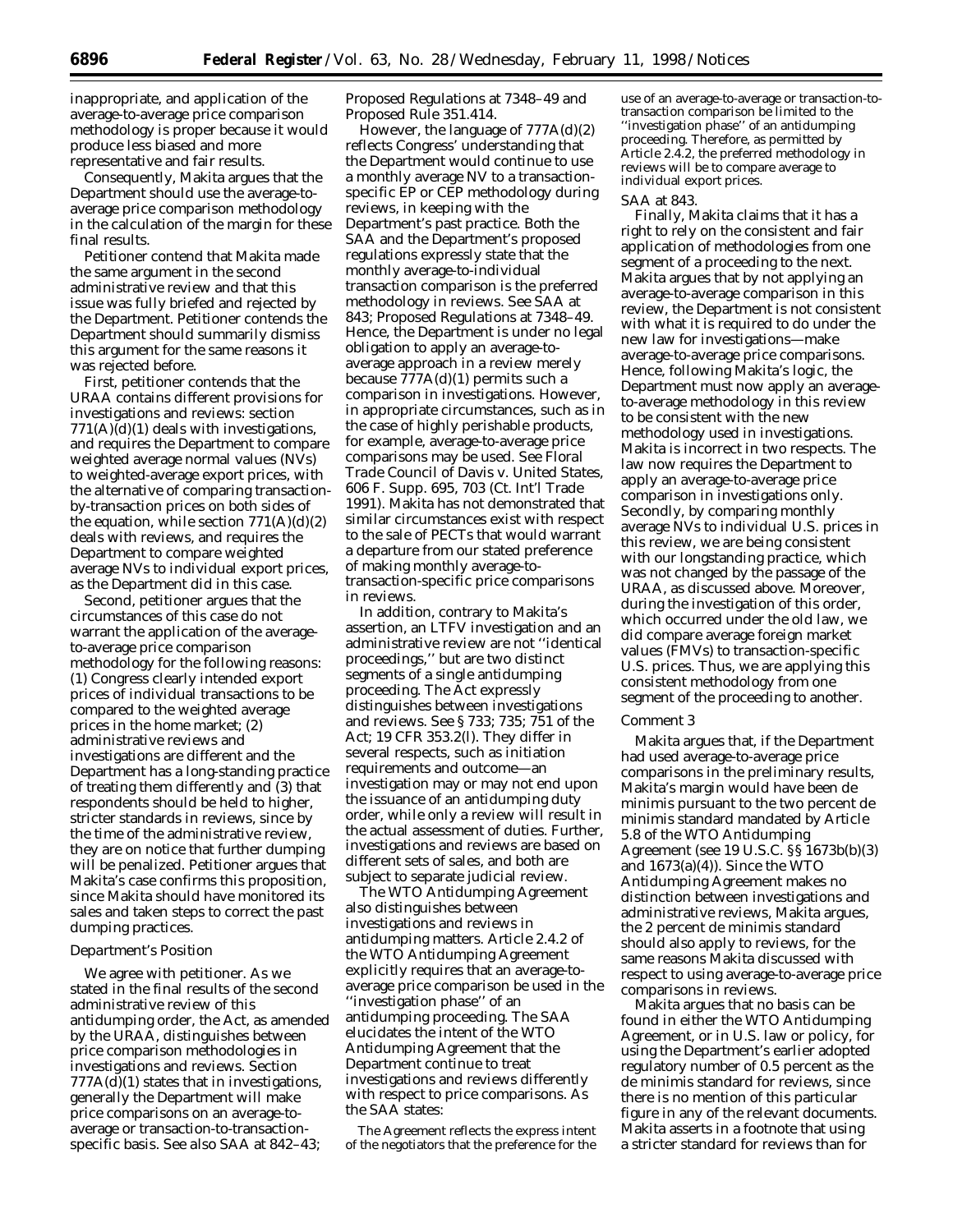investigations is illogical if the underlying purpose is to punish exporters who are caught dumping, since it would make more sense to apply a stricter standard in the investigation phase. Moreover, not to appear contradictory to its prior comments, Makita asserts that the inconsistency of applying the two percent margin rule in this review with the application of the 0.5 percent margin standard in the investigation is irrelevant. Finally, Makita claims that this practice could by itself result in increased dumping liability for exporters, and is a possible violation of the WTO by the United States.

Petitioner argues that Makita misreads the law, which requires that the new *de minimis* level of two percent be applied in investigations only. Petitioner disagrees with Makita's assertion that the margin in the preliminary results is so close to *de minimis* that it would be unfair for the Department to use average-to-price methodology. Petitioner notes that the rationale behind this argument would require the Department to change its methodology every time a determination was close to the *de minimis* level.

Lastly, petitioner argues that the Department has no authority to apply the new two percent *de minimis* standard in a review. Petitioner asserts that the law is clear that the two percent *de minimis* standard applies to investigations only. *See,* 19 U.S.C.  $1673b(\bar{b})(3)$  and  $1\bar{9}$  U.S.C.  $1673(d)(a)(4)$ . Petitioner contends that the Department must continue to apply the *de minimis* standard of 0.5 percent in review proceedings.

#### *Department's Position*

We disagree with respondent that the 0.5 percent *de minimis* standard set forth in 19 CFR 353.6 should not continue to apply to reviews. Article 5.8 of the WTO Antidumping Agreement explicitly only requires signatories to apply the two percent *de minimis* standard in antidumping investigations. *See* Article 5.8. There is no such requirement regarding reviews. Moreover, Makita is incorrect in claiming that the WTO Antidumping Agreement makes no distinction between investigations and administrative reviews. *See e.g.,* Article 5; Article 11 of the WTO Antidumping Agreement.

In conformity with Article 5.8 of the WTO Antidumping Agreement, sections 733(b) and 735(a) of the Act were amended by the URAA to require that, in investigations, the Department treat the weighted-average dumping margin of any producer or exporter which is

below two percent *ad valorem* as *de minimis.* Hence, pursuant to this change, the Department is now required to apply a two percent *de minimis* standard during *investigations* initiated after January 1, 1995, the effective date of the URAA (*see* sections 733(b)(3) and 735(a)(4)). However, the Act does not mandate a change to the Department's regulatory practice of using a 0.5 percent *de minimis* standard during administrative reviews. As discussed above, the WTO Antidumping Agreement, the Act, the SAA and the Department's regulations recognize investigations and reviews to be two distinct segments of an antidumping proceeding.

The SAA also clarifies that ''[t]he requirements of Article 5.8 apply only to investigations, not to reviews of antidumping duty orders or suspended investigations.'' *See* SAA at 845. The SAA further states ''in antidumping investigations, Commerce [shall] treat the weighted-average dumping margin of any producer or exporter which is below two percent *ad valorem* as *de minimis*.'' SAA at 844. Likewise, ''[t]he Administration intends that Commerce will continue its present practice in reviews of waiving the collection of estimated cash deposits if the deposit rate is below 0.5 percent ad valorem, the existing regulatory standard for *de minimis.*'' SAA at 845 (emphasis added). *See Proposed Regulations* at 7355, Proposed Rule 351.106; *see also High-Tenacity Rayon Filament Yarn from Germany; Final Results of Antidumping Duty Administrative Review,* 61 FR 51421 (October 2, 1996).

### *Comment 4*

Makita alleges that the Department's preliminary margin calculation program incorrectly assigns constructed value (CV) matches to certain U.S. sales that have contemporaneous home market matches. Respondent contends that the incorrect use of CV-based normal values is the result of a clerical error in the model match program that results in incorrect month indicators being assigned to both the home market and U.S. transactions. Makita alleges that the error in the model match program results in the program finding no sales matches for any 1996 U.S. sales transactions. Makita urges the Department to correct the error for the final results.

Petitioner had no comment on this issue.

## *Department's Position*

We agree with Makita and have corrected the model match program for the final results. We also note that on

January 8, 1998, the Court of Appeals of the Federal Circuit issued a decision in *Cimex* v. *United States,* 1998 WL 3626 (Fed. Cir.). In that case, based on the pre-URA version of the Tariff Act of 1930 (the Act), the Court discussed the appropriateness of using constructed value (CV) as the basis for foreign market value when the Department finds home market sales to be outside the ordinary course of trade. This issue was not raised by any party in this proceeding. However, the Uruguay Round Agreements Act (URA) amended the definition of sales outside the ''ordinary course of trade'' to include sales below cost. *See* Section 771(15) of the Act. Because the Court's decision was issued so close to the deadline for completing this administrative review, we have not had sufficient time to evaluate and apply (if appropriate and if there are adequate facts on the record) the decision to the facts of this ''post-URA'' case. For these reasons, we have determined to continue to apply our policy regarding the use of CV when we have disregarded below-cost sales from the calculation of normal value.

# *Comment 5*

Makita notes that the Department stated in its preliminary results that it intended to first match the U.S. CEP sales with home market sales to wholesalers. Only if no sales to wholesalers are available will the CEP sales be matched with home market sales to retailers. However, Makita contends that due to an error in the Department's margin calculation computer program, U.S. CEP sales were not first matched to the wholesale level of trade. Makita urges that the error be corrected for the final results.

Petitioner had no comment on this issue.

## *Department's Position*

For the final results, we have determined that the CEP level of trade is not equivalent to either home market level of trade (see Comment 1). Furthermore, both home market levels of trade are at a more advanced stage of distribution than the level of trade of the CEP. Consequently, we could not match to sales at the same level of trade in the home market. Nor do we have appropriate information to provide a basis for a level of trade adjustment. Therefore, to the extent possible, we determined normal value based on sales at the same level of trade as the U.S. sales to the unaffiliated customer and made a CEP offset adjustment in accordance  $773(a)(7)(B)$  of the Act.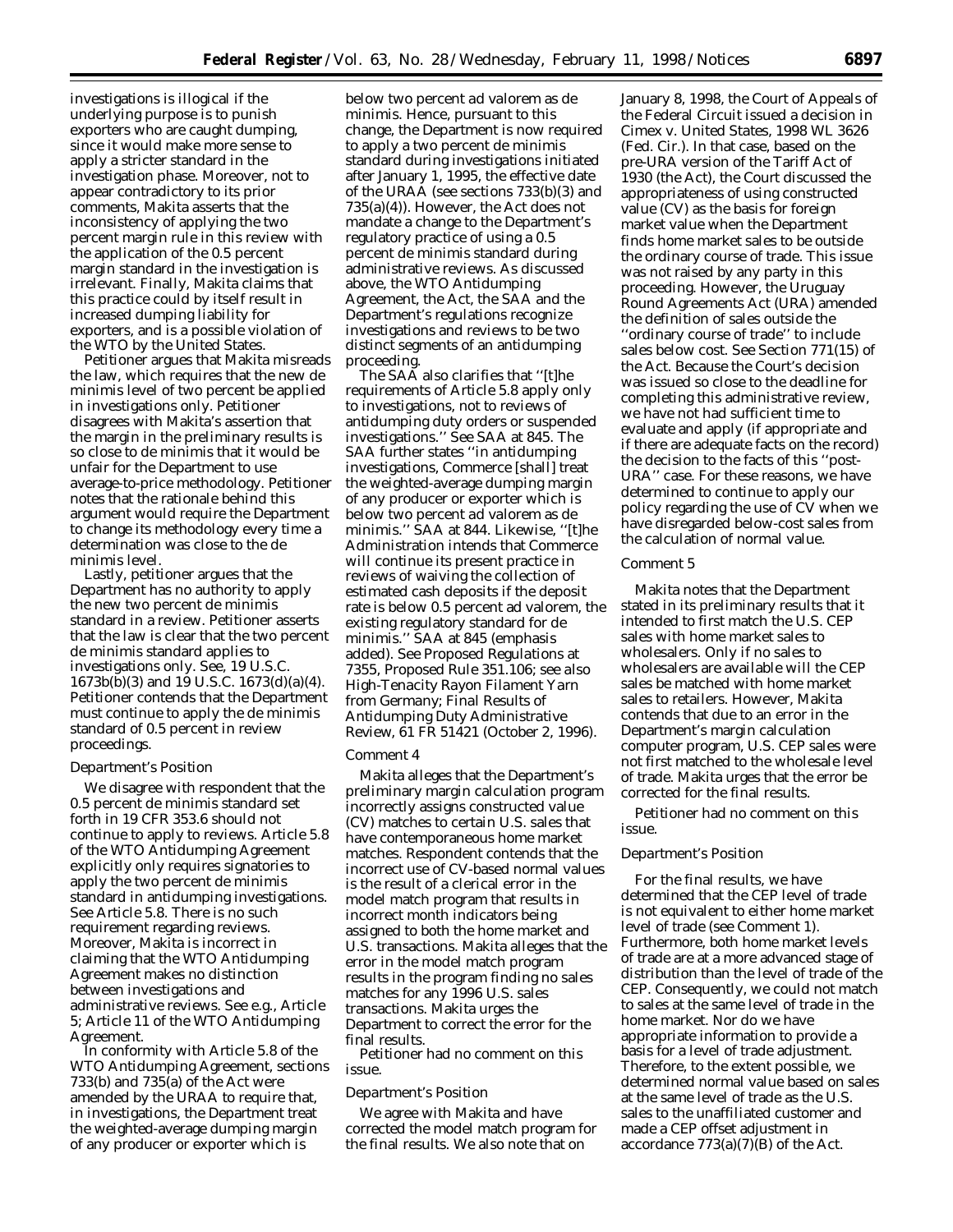## *Comment 6*

Makita contends that the Department incorrectly deducted indirect selling expenses incurred in Japan from U.S. price. Makita notes that it is the Department's practice not to deduct these expenses in the calculation of the CEP net price.

Petitioner had no comment on this issue.

## *Department's Position*

We agree with respondents and have corrected the error for the final determination.

# *Comment 7*

Makita argues that the Department incorrectly calculated the product liability expense in the preliminary results by applying the expense percentage to the gross unit price instead of the net price, which was the basis derived by Makita. As a result, Makita alleges that the amount calculated by the Department overstates the actual product liability expenses and overstates the margin.

Petitioner had no comment on this issue.

## *Department's Position*

We agree with Makita and have corrected the calculation for product liability expenses for the final results.

## *Comment 8*

Makita contends that the Department failed to add to the U.S. price certain charges billed to the customer by Makita. Specifically, Makita argues that it reported certain miscellaneous charges and drop ship fees for a small number customers. Makita asserts that failure to include these charges results in an understatement of the revenues generated by these sales, and an overstatement of the margin. Makita urges the Department to correct the error for the final results.

Petitioner argue that these charges are applicable to accessories, not tools. Furthermore, petitioner assert that these charges are for repairs and, as such, these charges have nothing to do with the selling prices of the tools, and

Makita has not demonstrated that these charges can be directly related to specific tool sales. Consequently, petitioner argues that these charges should not be added to the U.S. price.

## *Department's Position*

We agree with Makita. As these are revenues generated by sales (and subsequent repairs) of the subject merchandise and are separate from Makita's warranty expenses, we have added miscellaneous charges and drop ship charges to U.S. price for the final results. We note that the drop ship charge represents Makita's fee for billing a customer at one location but delivering the tools to a different location according to the customer's direction. We disagree with petitioner's contention that we should disallow these charges since Makita reported these charges on a customer-specific basis and the revenues for drop ship charges and repairs are applicable to the sales.

## *Comment 9*

Petitioner asserts that the Department's computer program calculated the difference in merchandise adjustment (''DIFMER'') as the difference between the variable manufacturing cost of the home market tool (''VCOMH'') and the variable manufacturing cost of the U.S. tool (''VCOMU''). Petitioner further notes that the Department's computer program adjusts for the differences in merchandise by adding the DIFMER value to normal value.

Consequently, petitioner argues that the computer program requires the Department to reduce the normal value when the DIFMER value is negative (U.S. variable costs higher than home market cost), and increase the normal value when the DIFMER is positive (U.S. variable costs lower than home market costs). Petitioner asserts that this is backwards and inconsistent with the Department's antidumping manual. *See, Department of Commerce, International Trade Administration, Antidumping Manual, Import Administration,* Revised 07/93, Chapter 8, page 44. Petitioner

requests that the Department correct the error by subtracting the DIFMER value from normal value for the final results. Makita had no comment on this issue.

# *Department's Position*

We agree with petitioner and have corrected the error for the final results.

## *Comment 10*

Petitioner alleges that the Department should correct its cost test to determine sales below the cost of production by deducting selling expenses from the gross unit price and make no adjustment for selling expenses to the total cost of production. Petitioner contends that the computer program in the preliminary results indicated that selling expenses (variable SELLCOP) were added to COP instead of deducting these expenses from the gross unit prices. Petitioner argues that this correction will result in the gross unit prices and the COP will be net of selling expenses as required by Import Administration Policy Bulletin, No. 94.6.

Makita argues that the Department's cost test is correct and the methodology has been used by the Department in its most recent margin calculations, in spite of the 1994 policy memorandum cited by petitioner. Consequently, Makita contends that the cost test as applied by the Department in the preliminary results is consistent with the Department's current practice, and no change is necessary.

#### *Department's Position*

We agree with Makita. The cost test applied by the Department in the preliminary results is consistent with the Department's current practice. As part of the cost test, we calculate COP (variable TOTCOP) where we add selling expenses (variable SELLCOP) to derive the COP which is compared to adjusted price for selling expenses of the home market product.

## Final Results of Review

As a result of our review, we have determined that the following margins exist:

| Manfacturer/exporter      | Time period    | Margin<br>(percent) |
|---------------------------|----------------|---------------------|
| <b>Makita Corporation</b> | 7/1/95-6/30/96 | 0.03                |

The Department shall determine, and the Customs service shall assess, antidumping duties on all appropriate entries. Individual differences between United States price and NV may vary from the percentage stated above. The

Department will issue appraisement instructions directly to the Customs Service.

Furthermore, the following deposit requirements will be effective upon publication of this notice of final results

of review for all shipments of PECTs from Japan entered, or withdrawn from warehouse, for consumption on or after the publication date, as provided by section  $751(a)(1)$  of the Act: (1) The cash deposit rate for the reviewed company